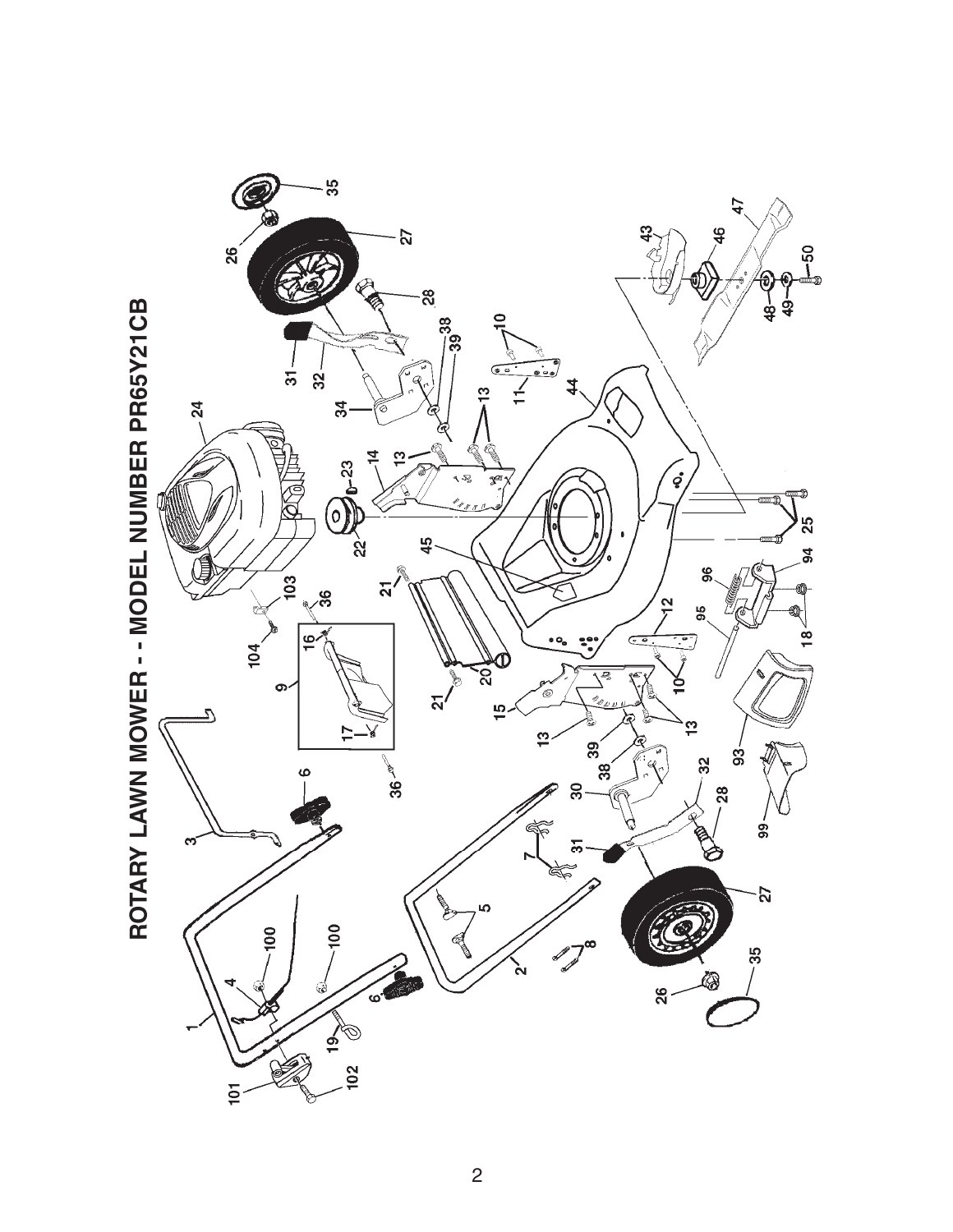| 151721X479<br>66862X479<br>180479<br>128415<br>175069X479<br>75070X479<br>175082X479<br>175081X479<br>167628<br>175231<br>165761X004 | Axle Arm Assembly LR<br>Lawn Mower Housing<br>Bottom Belt Cover<br><b>DESCRIPTION</b><br>Selector Spring<br>Danger Decal<br>Push Nut<br>Hubcap<br>Washer<br>Bolt<br>65762X004<br>75060X004<br>PART<br>107339X<br>176710<br>184193<br>176185<br>176235<br>175083<br>180660<br>$\frac{0}{2}$<br>KEY<br>$\frac{1}{2}$<br>ನೆ<br>35<br>38<br>89<br>43<br>4<br>45<br>္က<br>& 17)<br>$\circ$<br>Engine Zone Control Cable<br>Rear Door Kit (Incl. Key #1<br><b>DESCRIPTION</b><br>Jpper Handle<br>-ower Handle<br>Hairpin Cotter<br>Handle Knob<br><b>Control Bar</b><br>Handle Bolt<br>Wire Tie | Helical Washer 3/8-24 x 1-3/8 Gr. 8<br>Hex Head Machine Screw 3/8-24 x 1-3/8 Gr. 8<br>Discharge Deflector<br>Hardened Washer<br>Throttle Control<br>Blade Adapter<br>Blade 21"<br>Hinge Bracket<br><b>Mulcher Door</b><br>Spring<br>Rod, Hinge<br>Nut, Hex<br>Screw<br>175066<br>175735<br>175285<br>175650<br>851514<br>850263<br>851084<br>144929<br>175064<br>851074<br>132004<br>170294<br>175071<br>102<br>$\overline{5}$<br>$\overline{00}$<br>$\frac{8}{4}$<br>$\overline{9}$<br>$\frac{6}{5}$<br>47<br>0<br>96<br>99<br>ഥ<br>ပ<br>တ<br>$\frac{\left( \text{Left} \right)}{\left( \text{Right} \right)}$<br>Hinge Screw 1/4-20 x 1-1/4<br>Handle Bracket Assembly<br>Handle Bracket Assembly<br>$1/4 - 20$<br>Support Bracket LH<br>Support Bracket RH<br>Screw 14-20 x 5/8<br>Spring LH<br>Spring RH<br>Keps Locknut<br>Rope Guide<br>Rear Skirt<br>Pop Rivet | Replacement Parts Manual, English/French<br>NOTE: All component dimensions given in U.S. inches<br>Warning Decal (Not Shown)<br>English<br>French<br>Operator's Manual,<br>Operator's Manual,<br>Clamp<br>Screw<br>1 inch = $25.4 \text{ mm}$<br>111190X<br>62300<br>72788<br>86098<br>172787<br>83816<br>103<br>104<br>Head Thread Rolling Srew 3/8-16 x 1-1/8<br>Model No. 123K02<br>Engine, Briggs & Stratton, Model No.<br>(order parts from engine maufacturer)<br>Axle Arm Assembly RR<br>Engine Pulley<br>Hi-Pro Key #505<br>Hex Flange Nut<br>Selector Knob<br>Shoulder Bolt<br>Wheel |
|--------------------------------------------------------------------------------------------------------------------------------------|-------------------------------------------------------------------------------------------------------------------------------------------------------------------------------------------------------------------------------------------------------------------------------------------------------------------------------------------------------------------------------------------------------------------------------------------------------------------------------------------------------------------------------------------------------------------------------------------|-----------------------------------------------------------------------------------------------------------------------------------------------------------------------------------------------------------------------------------------------------------------------------------------------------------------------------------------------------------------------------------------------------------------------------------------------------------------------------------------------------------------------------------------------------------------------------------------------------------------------------------------------------------------------------------------------------------------------------------------------------------------------------------------------------------------------------------------------------------------------|-----------------------------------------------------------------------------------------------------------------------------------------------------------------------------------------------------------------------------------------------------------------------------------------------------------------------------------------------------------------------------------------------------------------------------------------------------------------------------------------------------------------------------------------------------------------------------------------------|
|--------------------------------------------------------------------------------------------------------------------------------------|-------------------------------------------------------------------------------------------------------------------------------------------------------------------------------------------------------------------------------------------------------------------------------------------------------------------------------------------------------------------------------------------------------------------------------------------------------------------------------------------------------------------------------------------------------------------------------------------|-----------------------------------------------------------------------------------------------------------------------------------------------------------------------------------------------------------------------------------------------------------------------------------------------------------------------------------------------------------------------------------------------------------------------------------------------------------------------------------------------------------------------------------------------------------------------------------------------------------------------------------------------------------------------------------------------------------------------------------------------------------------------------------------------------------------------------------------------------------------------|-----------------------------------------------------------------------------------------------------------------------------------------------------------------------------------------------------------------------------------------------------------------------------------------------------------------------------------------------------------------------------------------------------------------------------------------------------------------------------------------------------------------------------------------------------------------------------------------------|

## ROTARY LAWN MOWER -- MODEL NUMBER PR65Y21CB **ROTARY LAWN MOWER - - MODEL NUMBER PR65Y21CB**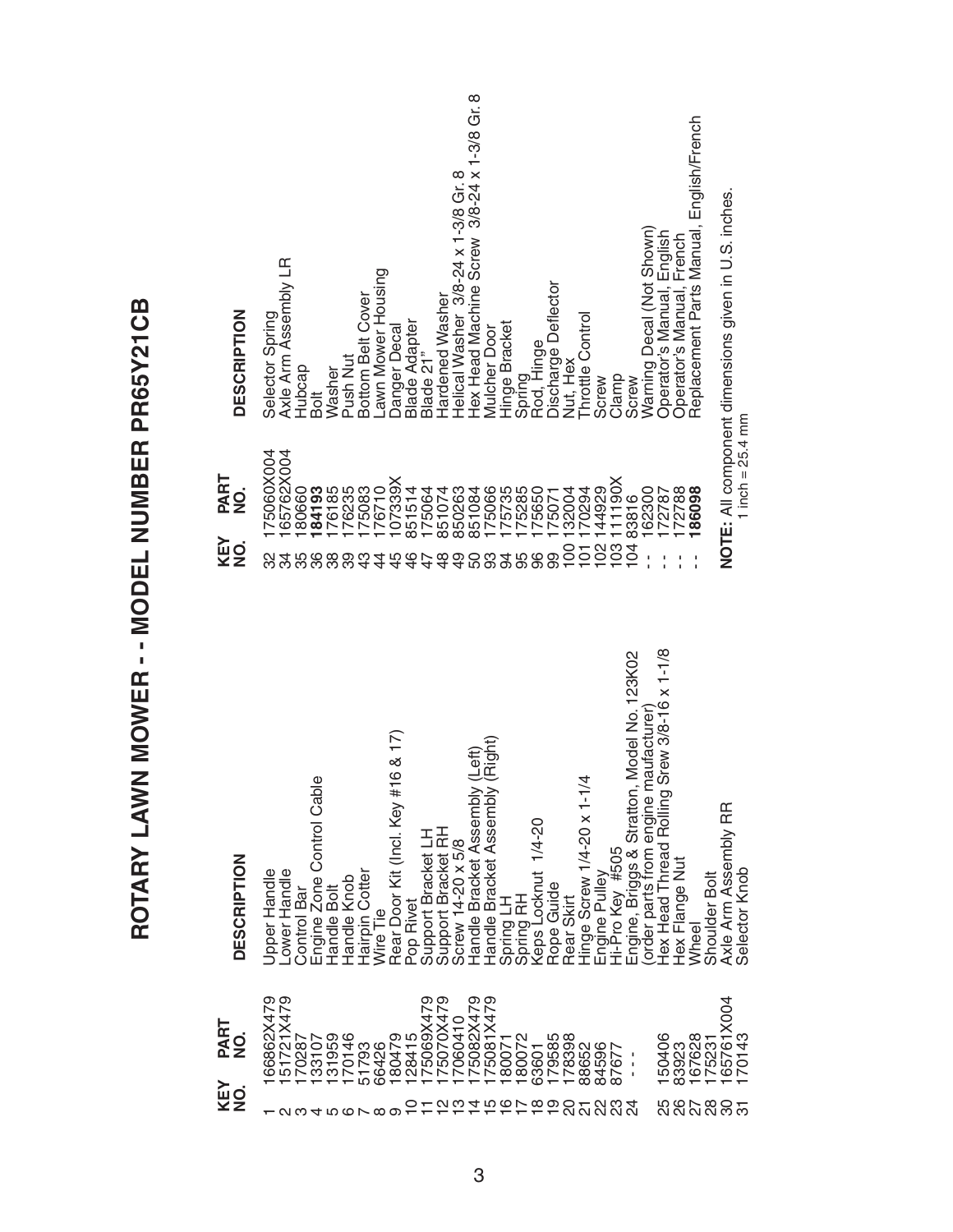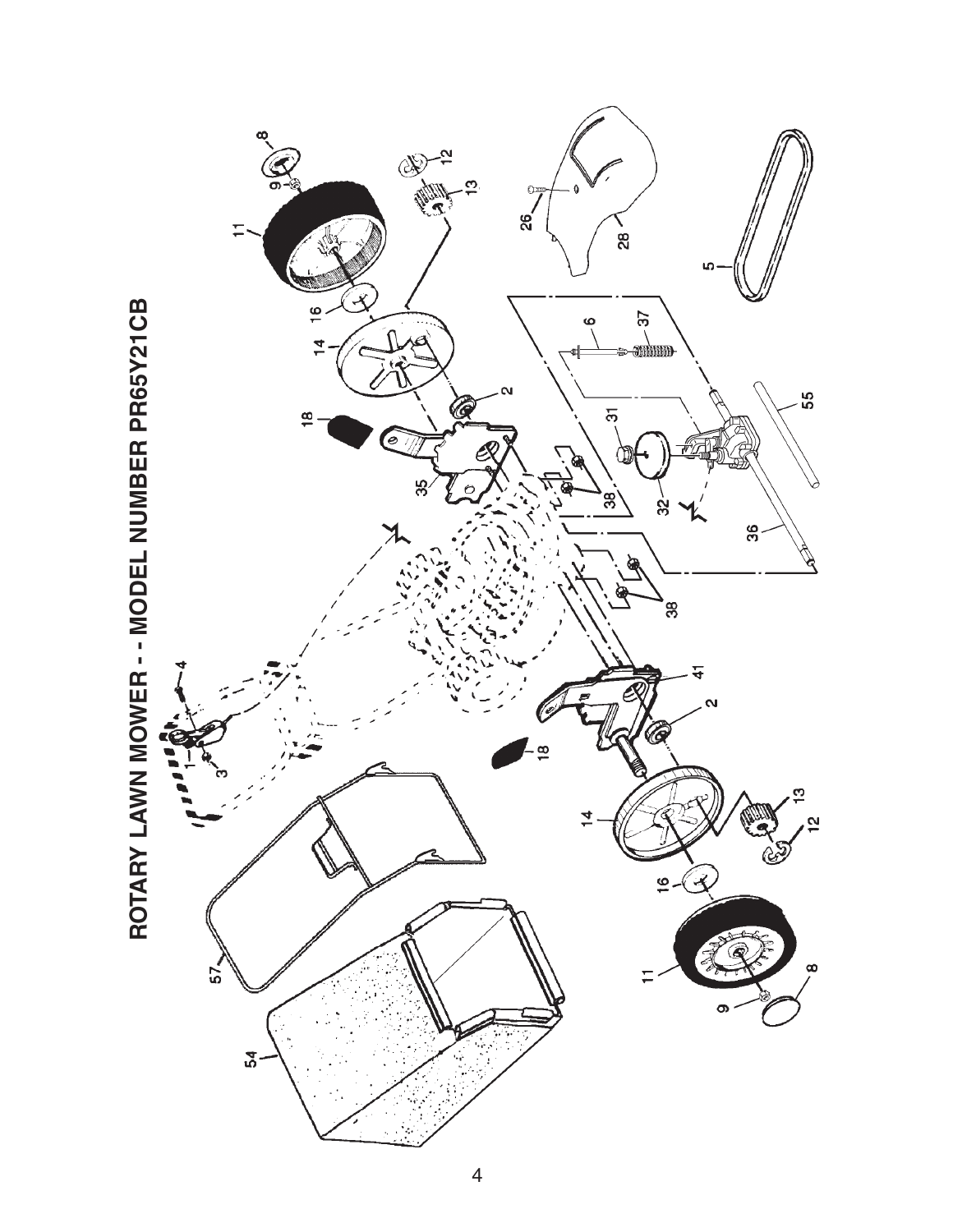ROTARY LAWN MOWER -- MODEL NUMBER PR65Y21CB **ROTARY LAWN MOWER - - MODEL NUMBER PR65Y21CB**

|       | <b>PART<br/>NO.</b><br><b>KEY</b><br>NO.                                   | <b>DESCRIPTION</b>                         | <b>XEY</b><br>NO. | <b>PART<br/>NO.</b>        | ≏                    |
|-------|----------------------------------------------------------------------------|--------------------------------------------|-------------------|----------------------------|----------------------|
|       | 184587                                                                     | Control Cable Assembly                     |                   | 181466                     |                      |
|       |                                                                            |                                            |                   |                            |                      |
|       |                                                                            | Bearing, Wheel Adjuster<br>Locknut #10-24  | ន<br>កំពូង<br>ស   | 132010<br>137052<br>172291 |                      |
|       |                                                                            | Hex Washer Head Screw 1/4-20 x 2.12        |                   |                            |                      |
|       |                                                                            | V-Belt                                     |                   |                            |                      |
|       | <b>167387</b><br>75115878860215<br>7587888602167<br>758868802167<br>180767 | Spring Retainer                            |                   |                            | <u>DIUAFQWRAFQUF</u> |
|       |                                                                            | iubcap                                     |                   | 180184<br>137090           |                      |
|       |                                                                            | Locknut                                    | 9784<br>898       |                            |                      |
|       |                                                                            | Wheel & Tire Assembly                      |                   | 63601<br>172290            |                      |
|       | 2000058                                                                    | E-Ring                                     |                   |                            |                      |
|       |                                                                            | nion                                       |                   |                            |                      |
|       |                                                                            | <b>Just Cover</b>                          | ռ<br>4 ռ<br>4     | 186027<br>175739<br>183993 |                      |
|       |                                                                            |                                            |                   |                            |                      |
| 77988 | 137054<br>180504<br>170143<br>175262<br>175262                             | Washer 1/2 x 1-1/2 x .134<br>Selector Knob |                   |                            |                      |
|       |                                                                            | Pan Head Tapping Screw #10-24 x 2-3/4      |                   | NOTE: All component d      |                      |

| <b>DESCRIPTION</b>  | Hex Flange Nut<br><b>Dive Cover</b> | <b>Drive Pulley</b> | Includes Knob and Bearing)<br>Kit, Wheel Adjuster, LH | Gear Case Assembly (See Breakdown) | Spring         | -ocknut 1/4-20 | Kit, Wheel Adjuster, RH | Includes Knob and Bearing) | Grassbag Assembly | <b>Driveshaft Cover</b> | Frame  |  |
|---------------------|-------------------------------------|---------------------|-------------------------------------------------------|------------------------------------|----------------|----------------|-------------------------|----------------------------|-------------------|-------------------------|--------|--|
| <b>PART<br/>NO.</b> | 181466<br>132010                    | 137052              | 172291                                                | 180184                             | 137090         | 63601          | 172290                  |                            | 186027            | 175739                  | 183993 |  |
| KEY<br>MO           |                                     | 585                 |                                                       | 86                                 | $\frac{8}{38}$ |                |                         |                            |                   | <b>485</b><br>485       |        |  |

NOTE: All component dimensions given in U.S. inches.<br>1 inch = 25.4 mm **NOTE:** All component dimensions given in U.S. inches. 1 inch  $= 25.4$  mm